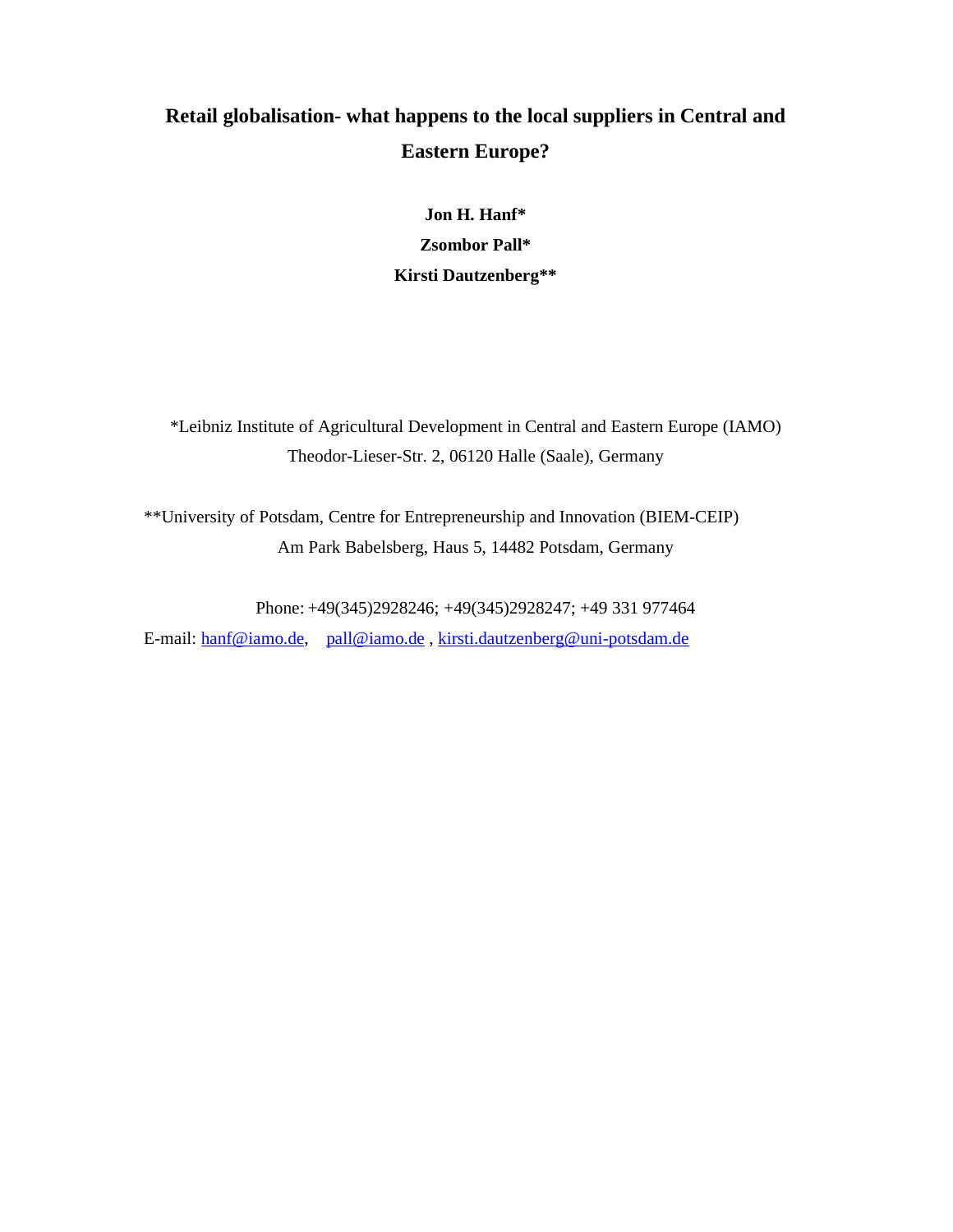#### Executive summary

The retail industry has been undergoing an immense structural change for about two decades. The former nationally orientated players have suddenly become global players. There are remarkable differences in Central and Eastern European Countries in the market share of modern retail formats. In Hungary, most of the general implications can be found; however, in the other two Bulgaria and Russia, modern retail has not yet made such inroads, particularly in rural areas.

This process will have important impact on the agri food business of CEEC. The major consequences are the increased quality requirements, vertical integration and growing international competition. But this process offers outstanding opportunities for firms to supply globally. These changes will have different effects on food processing firms. The large international companies and worldwide premium food processors will be just marginally touched. The national cost leaders will face a serious competition as they will compete on an international level. However this offers the opportunity of an increased market share. Firms who are able increase their efficiency, through organisational and technological innovation will survive. Medium sized firms, who produce retail brand in contract with retailers can be the winners of retail globalisation. Finally, small producers that deliver to local or niche markets are not directly affected by the internationalization of retail. There is a given demand for local and niche products that have to be offered regardless of whether retail is nationally or internationally positioned.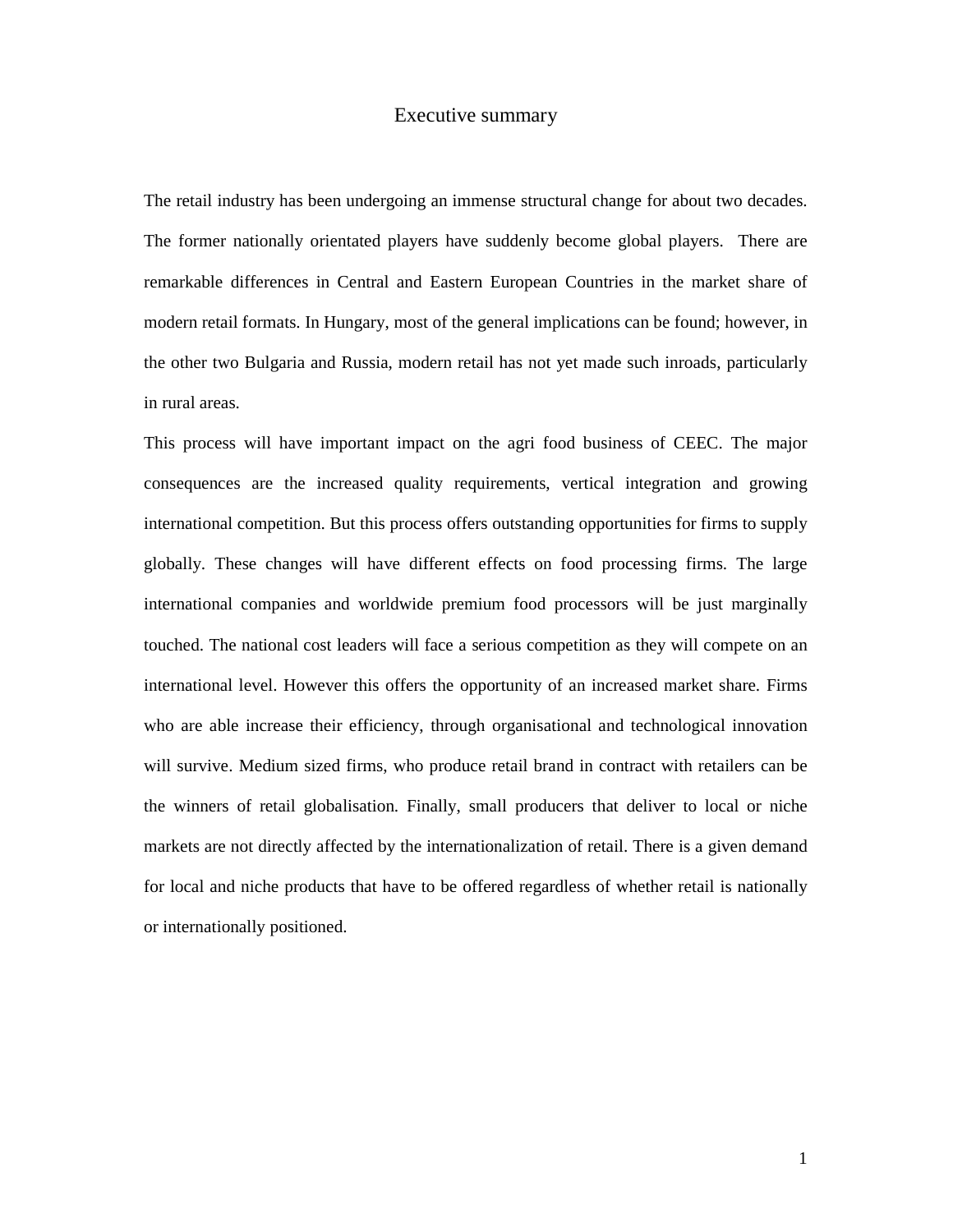## Abstract

Due to increasingly globalized markets and internationalization, the food retail business has undergone a number of structural changes. Former nationally oriented retailers have suddenly become global. This process in the retail sector affects also new structures in the agribusiness, most notably as general retailers export their business models. A comparison of the development and the impact of globalization in the retail sectors of different Central and Eastern European countries reveal varied opportunities and threats for the participants of agribusiness.

Keywords: retail internationalisation, Central and Eastern Europe, agri food business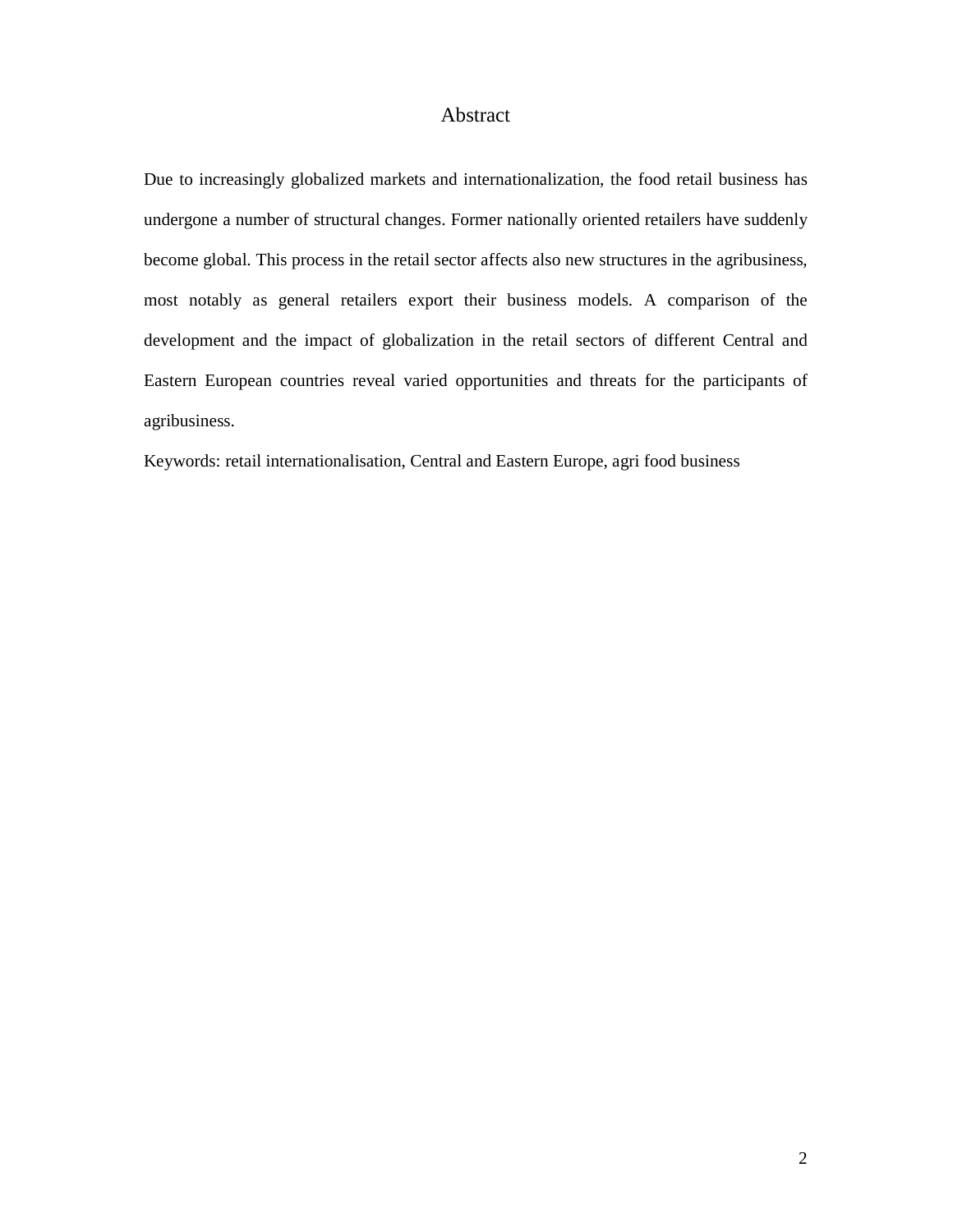# Retail globalisation- what happens to the local suppliers in Central and Eastern Europe?

#### Introduction

Retail internationalisation has become a prominent topic of scientific and professional discussions in the recent years. Many authors suggest that it is the main driving force of the development of the agri food business in transition economies. Many recent studies of management consultancies highlight the potentials for retailers in the Central and Eastern European countries (CEEC). For example, analyzing variables such as country risk, market attractiveness, market saturation, and time pressure the consultancy A.T. Kearney (2006) states that five of the most attractive countries for retailers are from this region. Even though KPMG (2004) used slightly different variables, they derived a similar picture. In both studies Russia was the second most attractive country.

Despite the significance of the retail internationalisation in Central and Eastern Europe, there is no extensive literature of the topic. We reviewed five leading retail journals, namely the Journal of Retailing, International Journal of Retail and Distribution Management, International Review of Retail, Distribution and Consumer Research, Journal of Retailing and Consumer Services, Journal of Marketing Channels. We have found only six articles mostly from the beginning and middle of 1990s: Seitz (1992) describes the economic situation and structure of retailing in Eastern Europe and reviews future development possibilities. Mcgoldrick and Holden (1993) emphasizes the high potentials of Eastern European retail markets, describe the structures and the major challenges of these markets. Krasny (1992) analyses the Czechoslovakian retailing and states that the retail market will be similar as in the Western European Countries. Clarkson et al (1996) discusses the store location choice of UK retailers using CEEC examples. Roberts (2005) examines the Russian retail landscape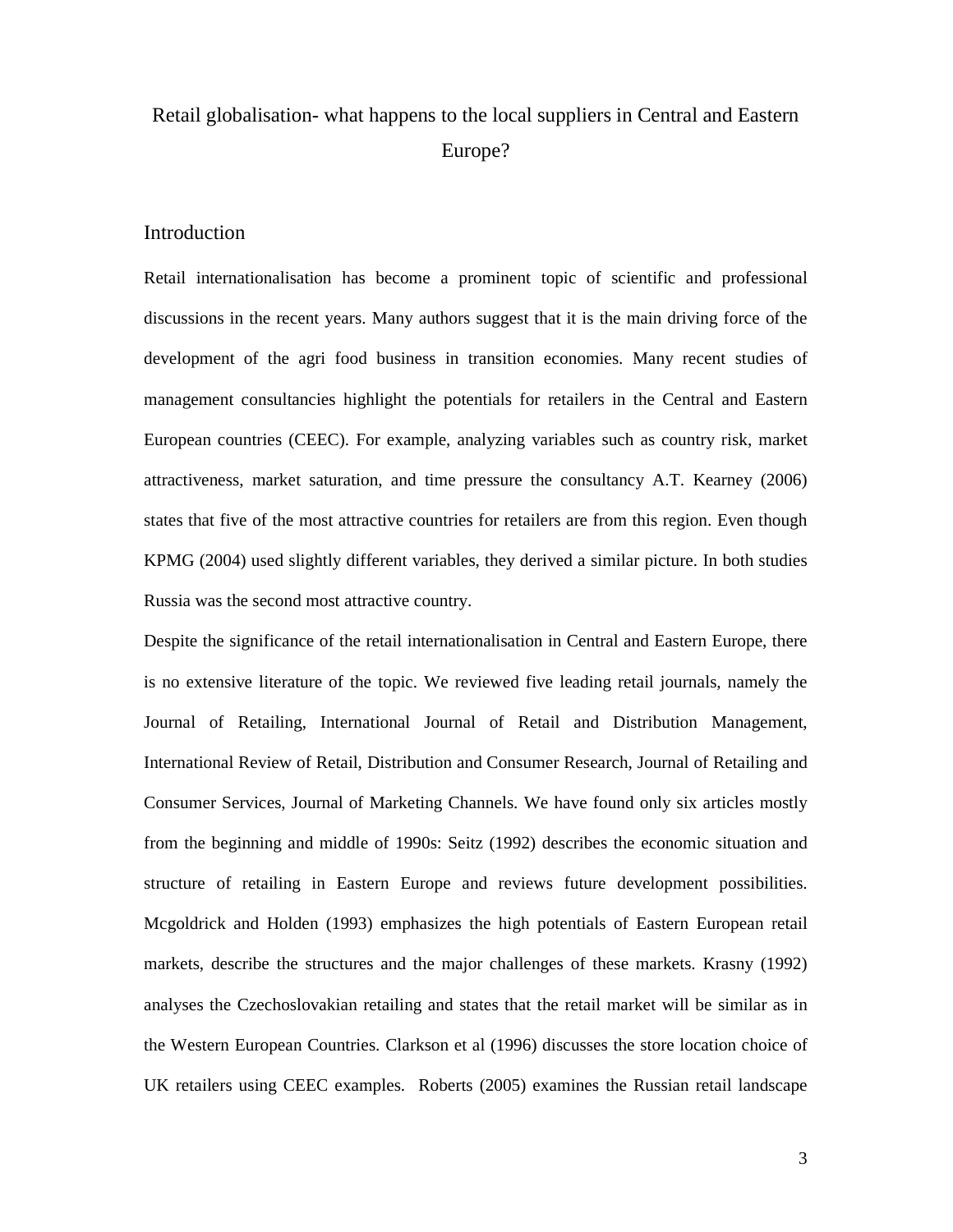and evaluate the chances of success for Auchan in Russia. Rogers et al (2005) investigates the link between market orientation and retailer performance in Hungary and Slovenia.

In this context the first aim of this paper is to discuss the contributions of internationalization to the development in Central and Eastern Europe. This includes a detailed analysis of the current situation and an outlook for future development in general, and with particular reference to different CEEC. We will elaborate on the consequences for the participants of the agri-food business using secondary data. Our aim is not to investigate the future of retailing in CEEC in general, we will focus only on the consequences of the internationalisation, we ignore other factors e.g. increase of salary.

#### Retail Internationalization in the CEEC

It was less than 20 years ago that almost all of the world's retail firms were pure national firms with a negligible share in foreign markets. That scenario has changed dramatically. Taking a look at the top 200 global retailers, almost all players except those in the US operate in numerous countries, having established a noteworthy business capacity in foreign markets (Deloitte, 2006). In general, retail firms start with a geographical expansion across the national borders but shortly thereafter move into more distant countries (Fernie et al., 2006). As outlined previously one of the most attractive regions are the Central and Eastern Europe. There are several push and pull factors which determine the retail internationalisation:

1. The most important reason can be found in the stagnating domestic food market and the resulting enforced competition (AT Kearney, 2006; Burt, 1993; Davies and Finney, 1998; Fernie et al., 2006; Robinson and Clark-Hill, 1990)

2. Financially strong retailers have the capability of disrupting the structure of any foreign market so that they can successfully install their own business ideas in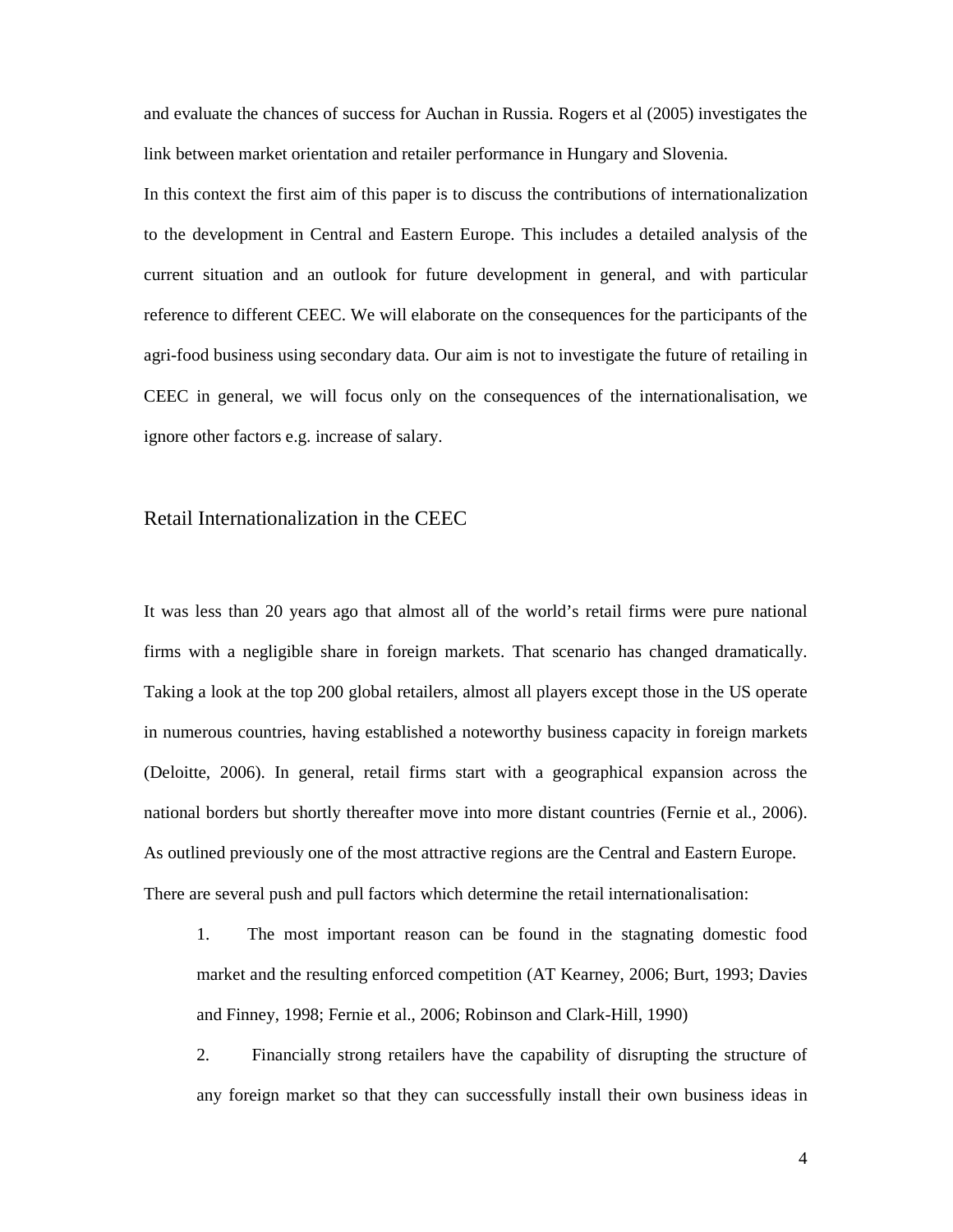new market environments, such as Wal-Mart in the UK and Lidl in France (Fernie et a.,l 2006; George and Diller, 1993; Wrigley 2002).

3. The collapse of the socialistic central planning system in Central and Eastern Europe left behind an economic vacuum that offered the unique opportunity to establish an entirely new retail system modelled on western ideas. The western retail firms took this opportunity and established subsidiaries all over the countries (Rapp, 1995).

4. The increasing incomes and as a consequence the increased purchasing power and quality demand in the CEEC made more attractive this region in the recent years

5. The internationalized retail sector also profits from considerable progress in WTO negotiations regarding quality and safety standards that noticeably facilitate the trade of intermediate and convenience food products across borders (Fieten et al., 1997).

In the context of retail internationalization, verticalization can be regarded as a major force that drives structural change. Swinnen (2005) shows that vertical coordination in agri-food chains is an important and growing phenomenon in transition countries in Europe and Central Asia. He also indicates that in these countries vertical coordination is even more widespread in scope and complexity than in western economies. One major reason why verticalization is implemented is that private contractual initiatives can be formed to overcome supply disruptions. Traders, agribusinesses, and food companies contracted with farms and provided imputes and assistances in return for guaranteed and quality supplies (Dries and Swinnen, 2005; Swinnen, 2005). Quality can be particularly regarded as a main catalyst for the development (Gorton et al., 2006). Reardon states that retailers and foreign direct investments can be regarded as more powerful sources of structural changes in transition countries than WTO and trade policy (in Swinnen, 2005).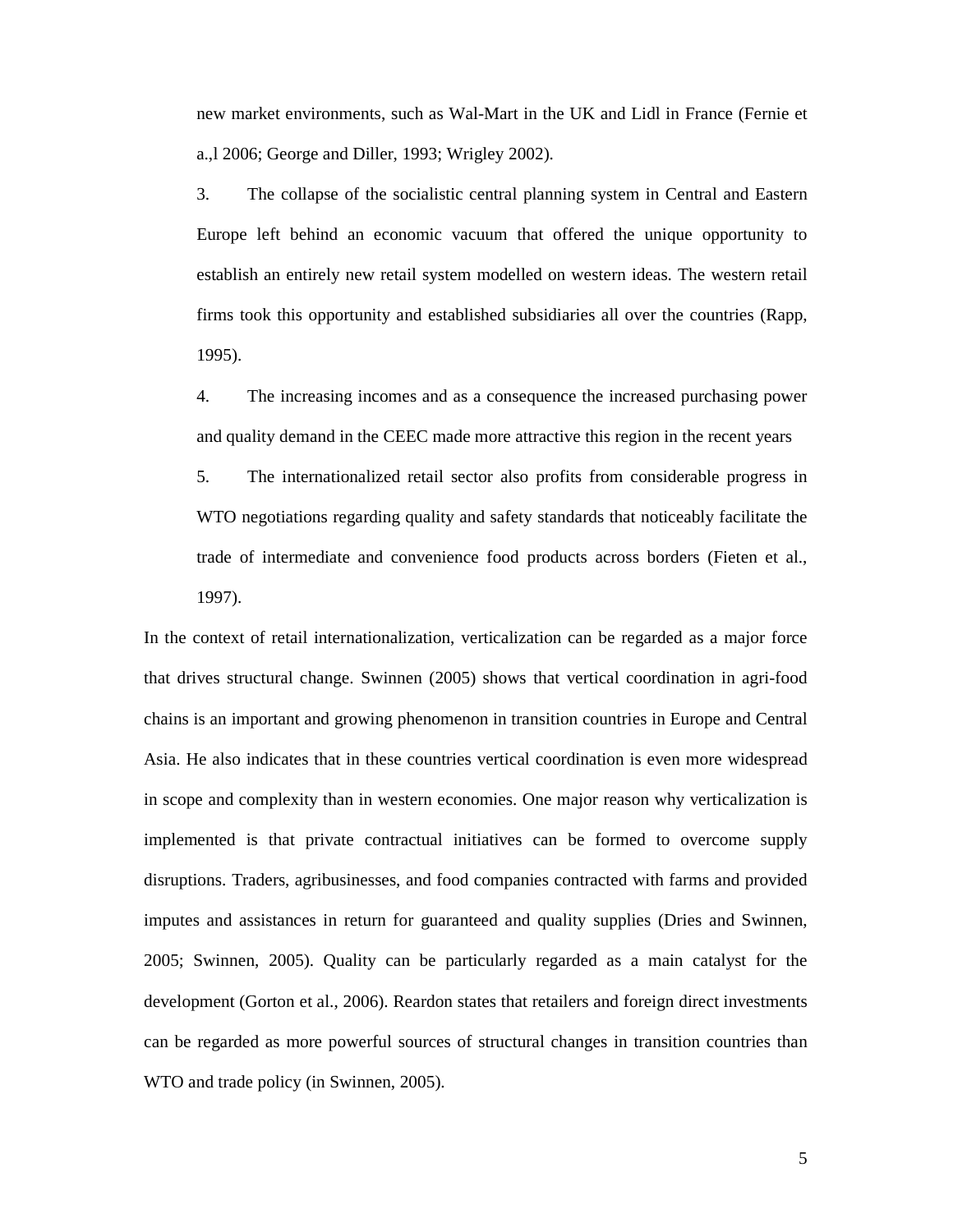Due to the differences in the degree of verticalization in transition countries, Dries et al. (2004) refer to the concept of 'retail waves'. They characterized "first wave" countries as those whose supermarket sector went from a tiny niche of around 5% of food retail in the mid 1990s to 40–50% by the mid 2000s. Examples are Hungary, Poland, or Czech Republic. They defined "second wave" countries as those in which the sector grew to a share of 20–30%. Examples are Bulgaria or Croatia. "Third wave" countries are those where the share remained in a 'luxury' niche of 5%. An example is Russia.

The transition process of the retail sector from state-run retail shops and retail cooperatives and farmer's markets to western-style large format retailers was accompanied by heavy foreign investments, and therefore also by changes in the procurement systems. The following are the six major changes (Dries et al., 2004):

 shift from local store-by-store procurement to (nationally centralized) large and modern distribution centres;

 shift to regionalization of procurement over countries; shift from traditional brokers to new specialized wholesalers; shift to increasing use of global logistic firms; shift to preferred supplier systems;

shift to high private standards of quality and safety.

In the following section we will describe the situation of different waves by the example of typical countries.

# "First wave" countries

In the context of "first wave" countries we focus on Hungary because it has modernized the retail sector, starting in the 1990's, faster and more successfully than any of the other CEEC.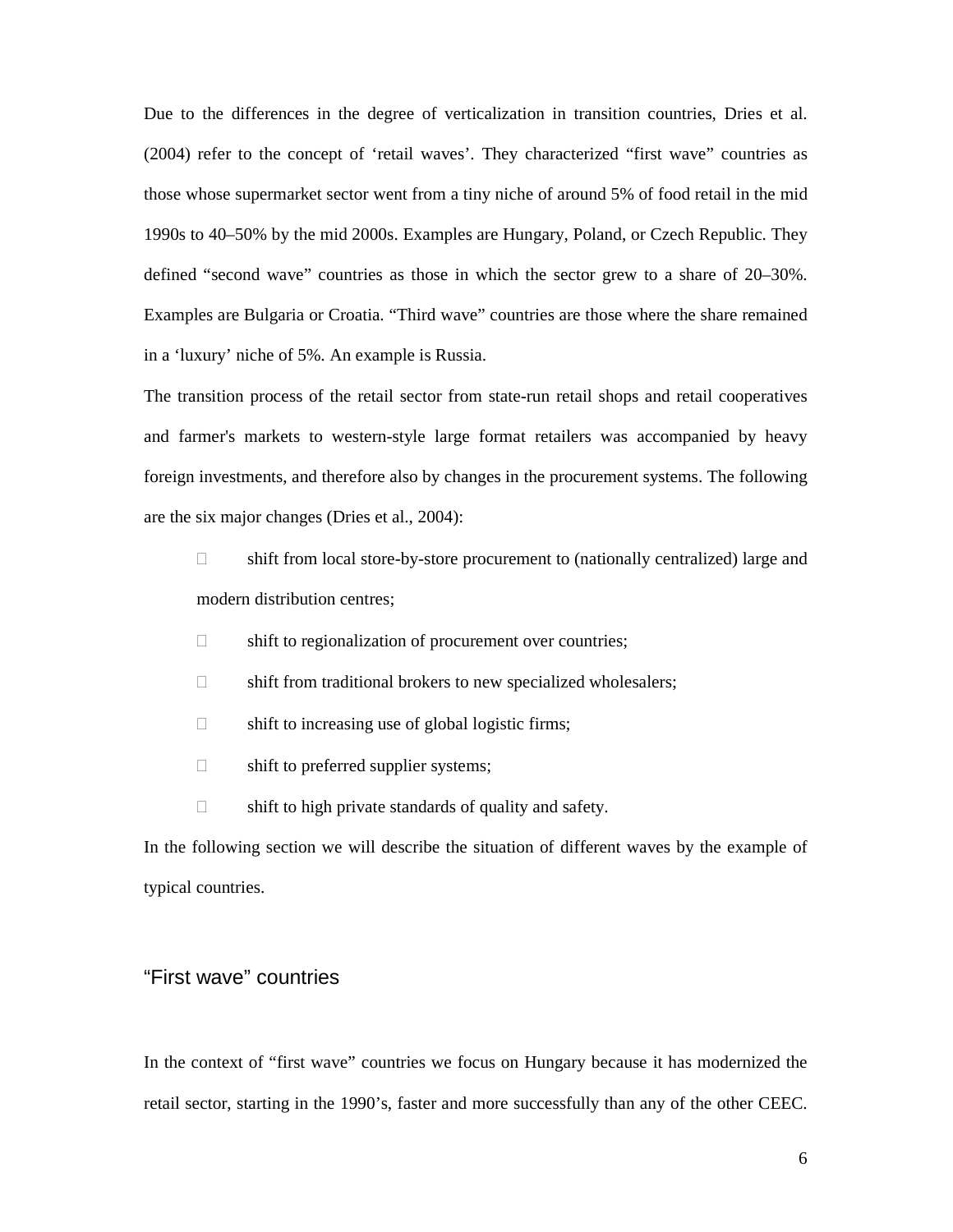Today one can assume that Hungary is home to the best developed retail sector in Central and Eastern Europe (BBE, 2006). Figure 1 states that modern retail formats in 2002 already had around 50% market share.

#### **Figure 1: Development of the number of retail formats in Hungary**

| Retail format              | 2000 | 2001 | 2002 |
|----------------------------|------|------|------|
| Hypermarktes               | 13   | 17   | 19   |
| Supermarktes               | 15   | 14   | 14   |
| <b>Discounter</b>          | 16   | 16   | 15   |
| Supretten                  | 35   | 35   | 36   |
| Marktes and street vendors | 5    | 4    | 5    |
| <b>Others</b>              | 16   | 14   | 11   |
| Total                      | 100  | 100  | 100  |

Source: own source, modified of BBE, 2006

The rapid development of modern retailers was accompanied by heavy investment of western retailers in Hungary. In 2005 foreign retailers were dominating the Hungarian retail market, as Figure 2 shows.

## Figure 2: Sales volume in billion Euros of different retail formats in Hungary

| Rank           | Company                          | Sales 2005 in billion Euro | Number of outlets |
|----------------|----------------------------------|----------------------------|-------------------|
| $\mathbf{1}$   | Tesco-Global Aruhazak Rt.        | 1.89                       | 89                |
| 2              | Metspa Supply and Trade Co. Ltd. | 1.83                       | 181               |
| 3              | CO-OP Hungary Rt.                | 1.50                       | 4.970             |
| $\overline{4}$ | Reál Hungária Élelmiszer Rt.     | 1.10                       | 2,290             |
| 5              | Provera                          | 0.80                       | 213               |
| 6              | Auchan Magyarország Kft.         | 0.70                       | 10                |
| 7              | PennyMarket Kft.                 | 0.50                       | 148               |
| 8              | Plus Elemiszer Diszkont Kft.     | 0.40                       | 165               |
| 9              | Honiker Kft.                     | 0.23                       | 1,970             |
| 10             | Interfruct Kft.                  | 0.20                       | 22                |

Source: own source, modified of LZ-online 12.01.2007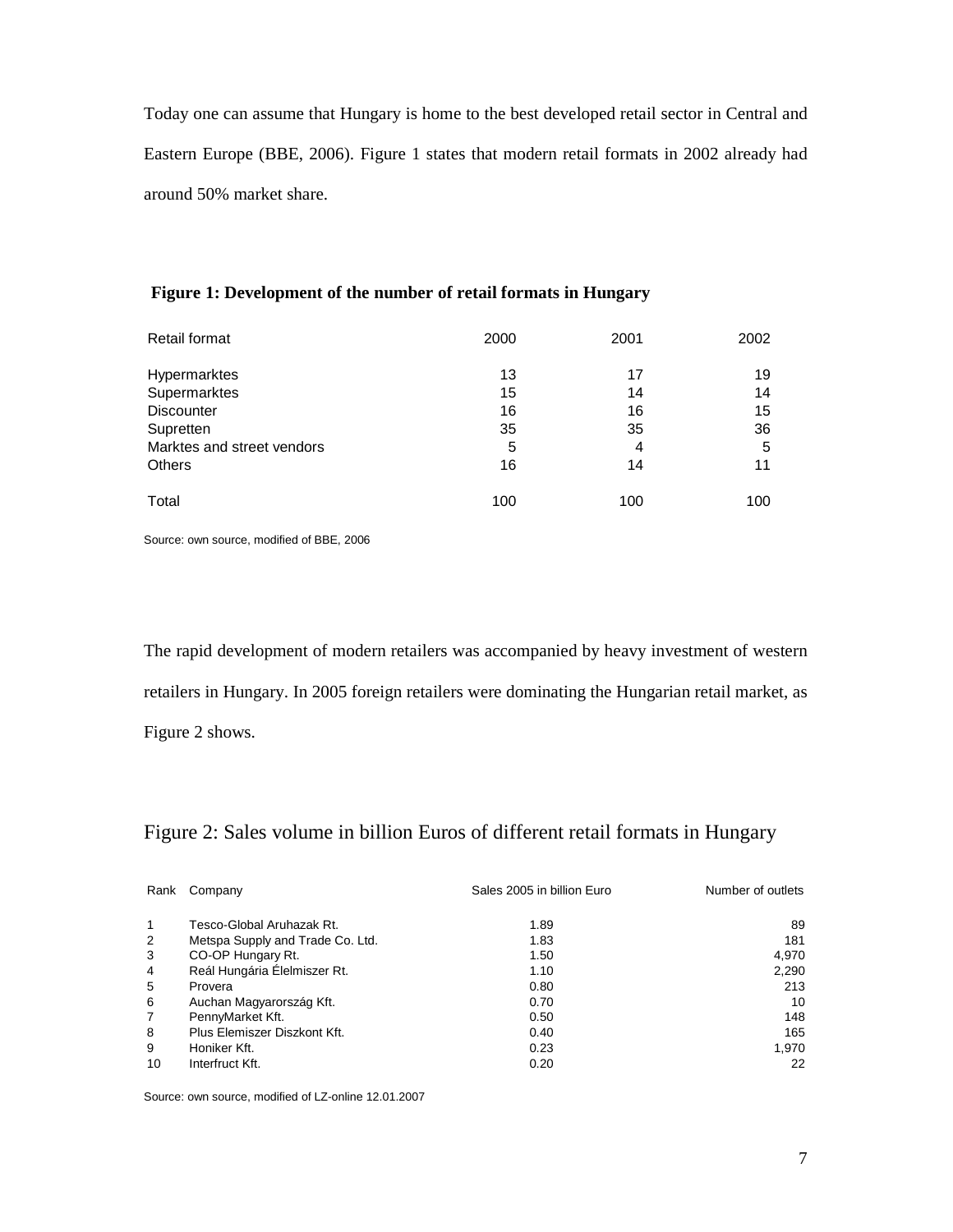However, in Hungary not only are the major players are foreign owned, but the first round of consolidation is also taking place.

Because the 'big players' in retail markets of "first wave" countries are more or less identical to those in western Europe, we believe that today there are no significant differences in regard to procurement systems and quality demands and thereby vertical coordination.

## "Second wave" countries

Bulgaria – a "second wave" country –is about five to six years behind Hungary. Modern retail formats have been introduced but mainly by small local retail chains. Furthermore, the vast majority (97%) of the 102,000 stores have less than 120 sq. m and only 0.2% have more than 1,000 sq. m (BBE, 2006). In the course of the EU accession, international retailers have lately made their inroads to Bulgaria. The largest foreign retailer is Metro but other international retailers have already followed. The increased attractiveness of the Bulgarian retail sector is mirrored in the 13 position Bulgaria received in the AT Kearney Global Retail Development Index (2005). However, most foreign investments in Bulgaria are made in the capital city, Sofia. Even though international retailers are mainly located in urban areas, local retail chains do exist in rural areas.

## "Third wave" countries

Because of its economic importance we have chosen Russia as the example of "third wave" countries. Even though the weight of the 'organized retail' is still increasing, street vendors, small shops, and markets dominate the sector. Recently it has been observed that supra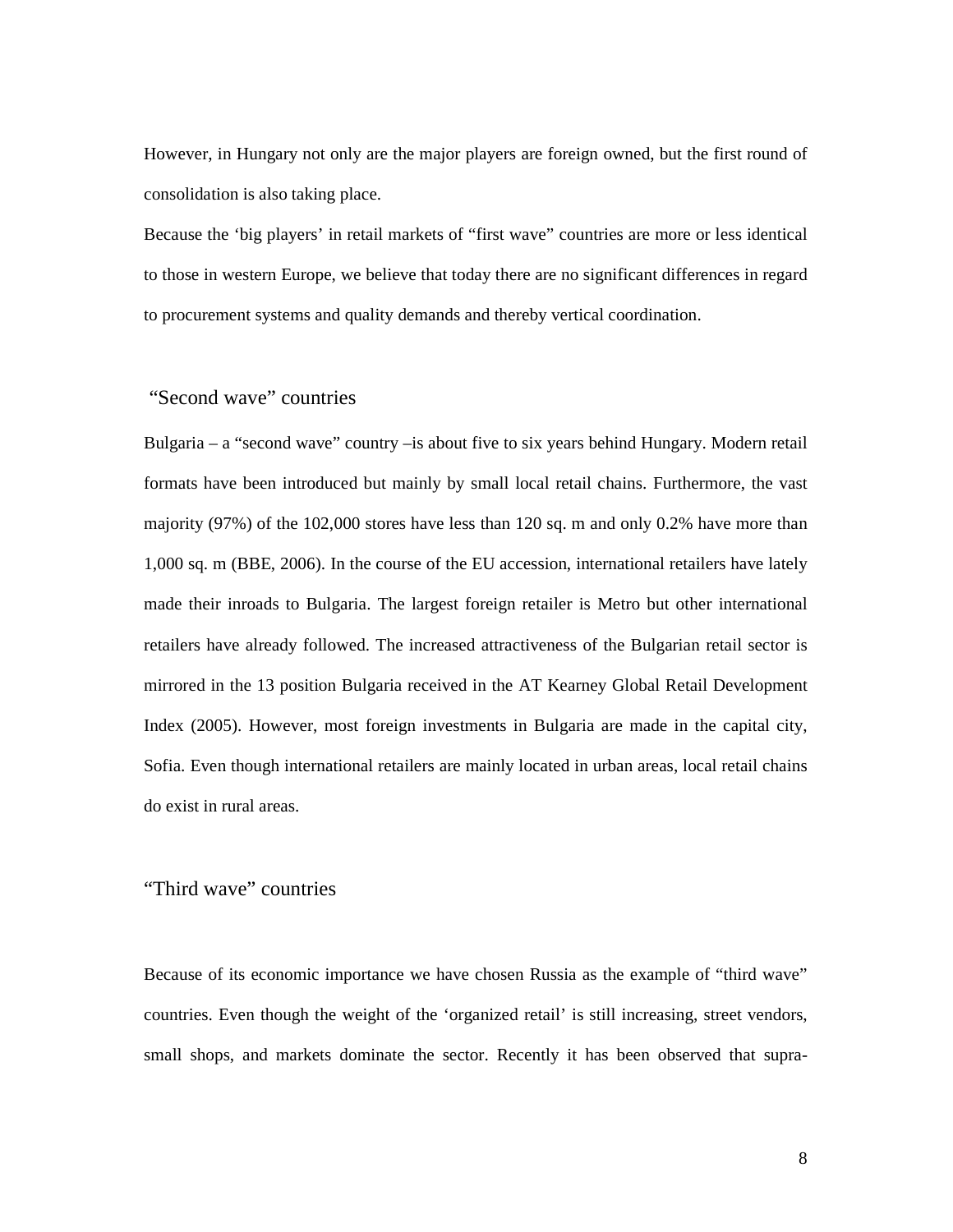regional and regional chains are gaining in importance. However, as Figure 3 shows, in comparison to other CEECs, their percentage is rather low.

# Figure 3: Comparison of the importance of different retail formats between Russia and Hungary

| <b>Retail Format</b>   | Russia % | Hungary % |
|------------------------|----------|-----------|
| <b>Hypermarkets</b>    |          | 21        |
| Supermarkets           | 6        | 14        |
| <b>Discounters</b>     | 6        | 15        |
| Cash & Carry           | 1        | 4         |
| Small shops            | 26       | 34        |
| Street vendors/markets | 32       | 4         |
| <b>Others</b>          | 28       | 8         |

Source: own source, modified of BBE, 2006

In Moscow, retail chains hold 16 - 17% of the market and in St. Petersburg they hold 18 - 20% (BBE 2006). Currently no retail chains operate throughout Russia. Nevertheless, some of the larger chain from Moscow and St. Petersburg are expanding to other regions of Russia; some are even expanding to neighbouring countries such as Ukraine. The development of 'organized retail' has intensified since international retailers entered Russia in 2000. Today, e.g., Metro, Auchun, and Rewe operate in Russia and the entrance of Carrefour, Wal-Mart, and even some German discounters is expected soon. Thus, even though Metro is the top retailer in Russia, Figure 4 shows that Russian retailers continue to make the majority of sales.

|  |  |  | Figure 4: Ranking of food retailers in Russia according to turnover in 2005 |
|--|--|--|-----------------------------------------------------------------------------|
|  |  |  |                                                                             |

| Rank           | Name of Retailer   | Format            | Turnover, \$ mio. Euro |
|----------------|--------------------|-------------------|------------------------|
| 1              | Metro Cash & Carry | Cash & Carry      | 1815                   |
| 2              | Magnit             | <b>Discounter</b> | 1553                   |
| 3              | Pyaterochka        | <b>Discounter</b> | 1359                   |
| $\overline{4}$ | Auchan             | Hypermarket       | 1350                   |
| 5              | Perekrestok        | Multi-format      | 1015                   |
| 6              | Diksi, Megamart    | Multi-format      | 860                    |
| $\overline{7}$ | Sedmoy Kontinent   | Multi-format      | 713                    |
| 8              | Lenta              | Hypermarket       | 649                    |
| 9              | Kopeyka            | Multi-format      | 646                    |
| 10             | Viktoria C & C     | Multi-format      | 608                    |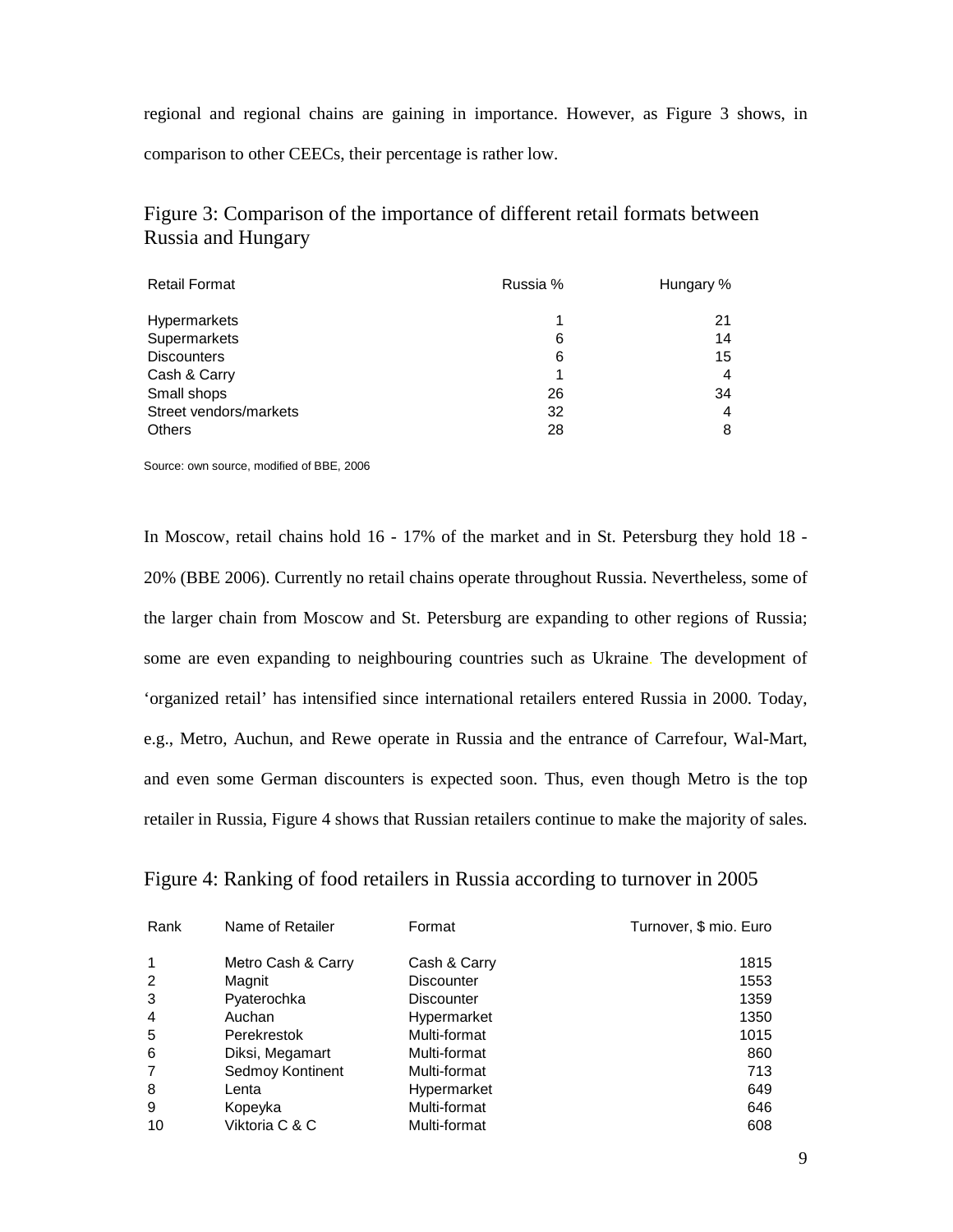It is likely that Russian retailers will continue to improve the quality and prices of their goods. Changes in the retailer-supplier relationships have already been observed. In the past Russian suppliers dictated the rules of the exchange to the domestic retailers (Roberts, 2005). Suppliers were so powerful that they could afford to keep retailers waiting for 72 hours for goods that they ordered (Corstjens and Corstenjs, 1995). However, among western retailers it is essential to stick to their original business models when entering a new market (Roberts, 2005). By applying global sourcing strategies and particularly by providing interesting new markets, international retailers have been able gain some market power (BBE, 2006).

Consequences of retail internationalization on the agri food business in the **CEEC** 

If retail procurement alternates from predominantly national sourcing to global sourcing, and if retail firms internationally centralize and re-organize the supply chain network, there will be serious consequences for food processing industries. In order to identify the organizational and strategic changes on the processing sector that are to be expected with ongoing retail internationalisation the classification of Hanf and Hanf (2004) were used, subdividing the processing industry into five categories of firms. The following categorization is very crude and imprecise but sufficient for our purposes.

 The *first category* comprises very large multinational food processing firms that traditionally dispose over a large number of subsidiary companies that are distributed throughout the world and are engaged in many different food branches.

 The *second category* includes firms that are more or less strictly concentrated on their kernel competence but produce and supply globally (Simon, 1996). These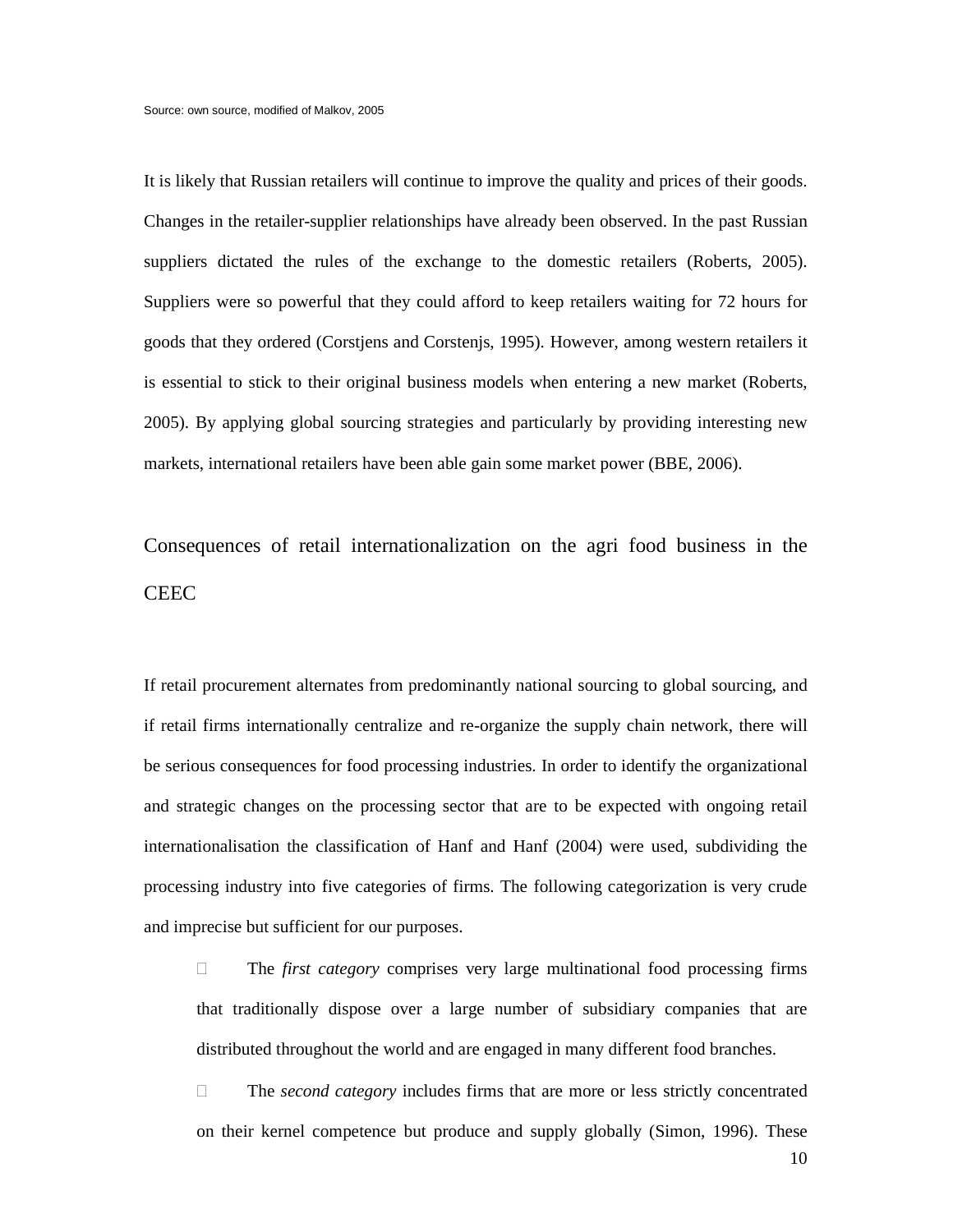firms dispose over a remarkable market power that is based not on size but on consumers' appreciation.

 The *third category* is made up of medium-sized firms that produce diverse food for a national or regional market. A considerable share of their products is marketed as retail brands or as no-name products.

 The *fourth category* consists of small and medium specialized food processors that mainly produce by order of retail firms.

 The *fifth category* subsumes all small food processing firms that serve local markets or are provide special niches in regional or national markets.

The change distinctly increases the competitive pressure on suppliers because each firm must not only compete with its national antagonists but also with competing firms of several countries. If we consider the different firm categories, we can recognize remarkable differences within the food processing industry.

Firms of the *first category* are only marginally touched by the concentration of retail procurement. The multinationals dispose of strong brands in almost all relevant national markets so that increasing international retail procurement will not cause a substantial effect on the quantity of sales. Hence, the relative position is also not significantly changed.

Firms of the *second category* have more or less the same status as those of the first group. The volume of sales will probably not be seriously affected by the international pooling of retail procurement, assuming that they appropriately adjust their sales organization.

The most important effects of the change in retail procurement will likely ensue in the *third category*. First we will address firms that are national cost leaders and do not dispose over strong producer brands. If retailers unite their national procurement divisions and form a multinational division, national processors with cost leadership will lose control over competitors as they are confronted with cost leaders from other countries that are skilled in the same way. As a result, the market power and the price margin of national cost leaders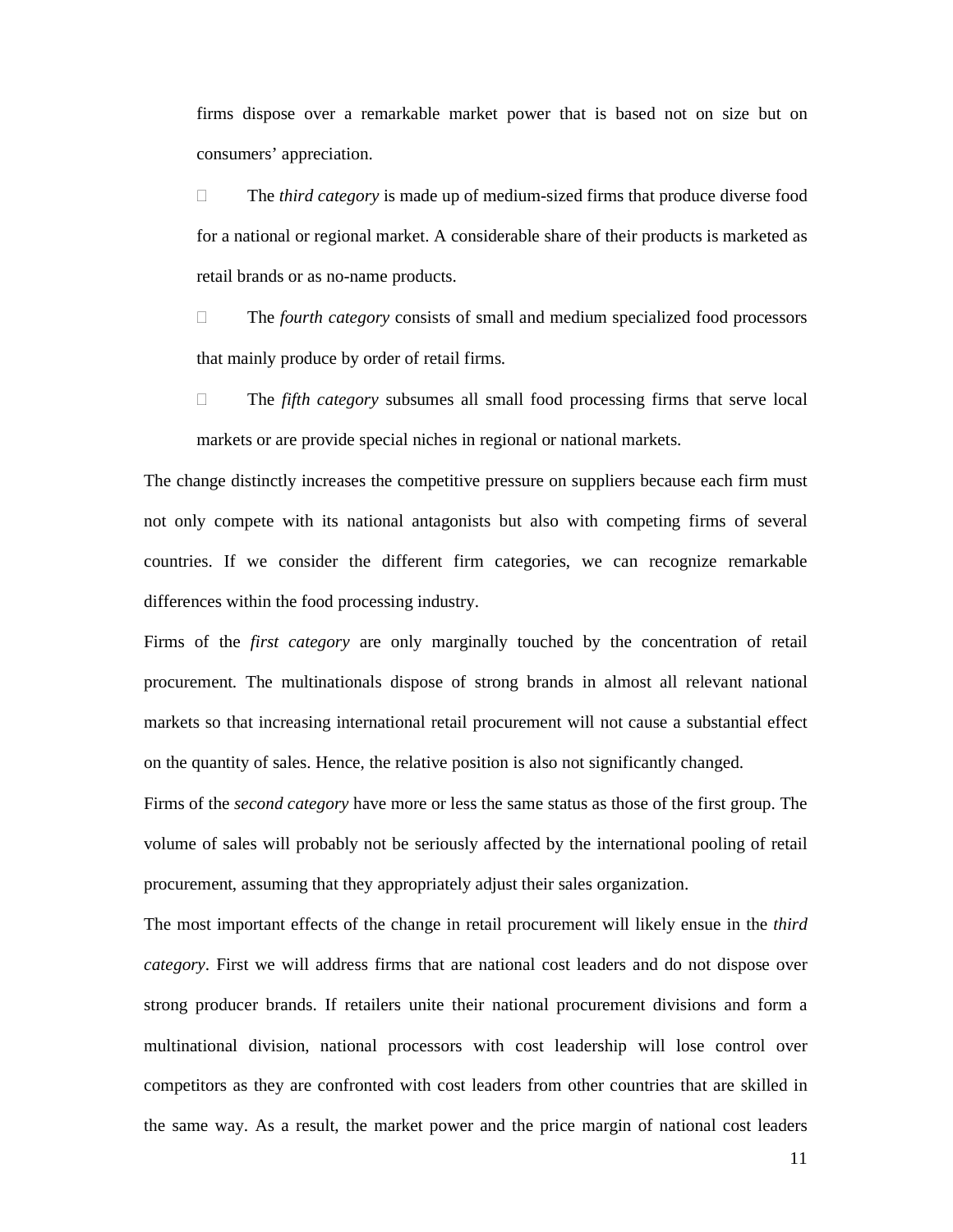radically shrink, and at least several of the former national cost leaders are forced out of the market. Firms, who are able to adjust to the new conditions, are innovative, reorganize their operation and increase efficiency will survive. Here is important to understand that cost leadership is not just price and profit reduction, rather the reduction of costs through organisational and technology innovation. The winners of the cost war reside in a relatively positive situation. Although they have forfeited some market power, in return they win sales and turnover.

The situation is clearly different if we look at processing firms that use product differentiation to compete with their business rivals on the national market. In a unified international procurement market the number of competitors also increases with the number of countries involved, but only very few of them - if at all - are considered as direct substitutes because they have rather similar products. In the event that the product differentiation is narrowly adjusted to the national consumer habits and preferences, there is no reason to assume that fundamental and abrupt displacements in demand arise from changing procurement. Studies show that consumers in CEEC prefer local products as long as they meet their quality requirements.

Small and medium-sized food processors that produce retail brands by contract with a retailer (*category four*) are usually among the winners of internationalization of the retail firm. Every time the retail firm invades a new country or enlarges its engagement in one of the countries, additional quantities of the retail branded product are needed and the necessary products are purchased from the primary supplier. For example, when Lidl entered the Swedish market in 2003 they were importing milk from Germany. Hanf and Maurer (1994) argue that this advantage is particularly important when the retailer enters economically and politically unstable regions. This allows the respective food processors to be able to follow the growth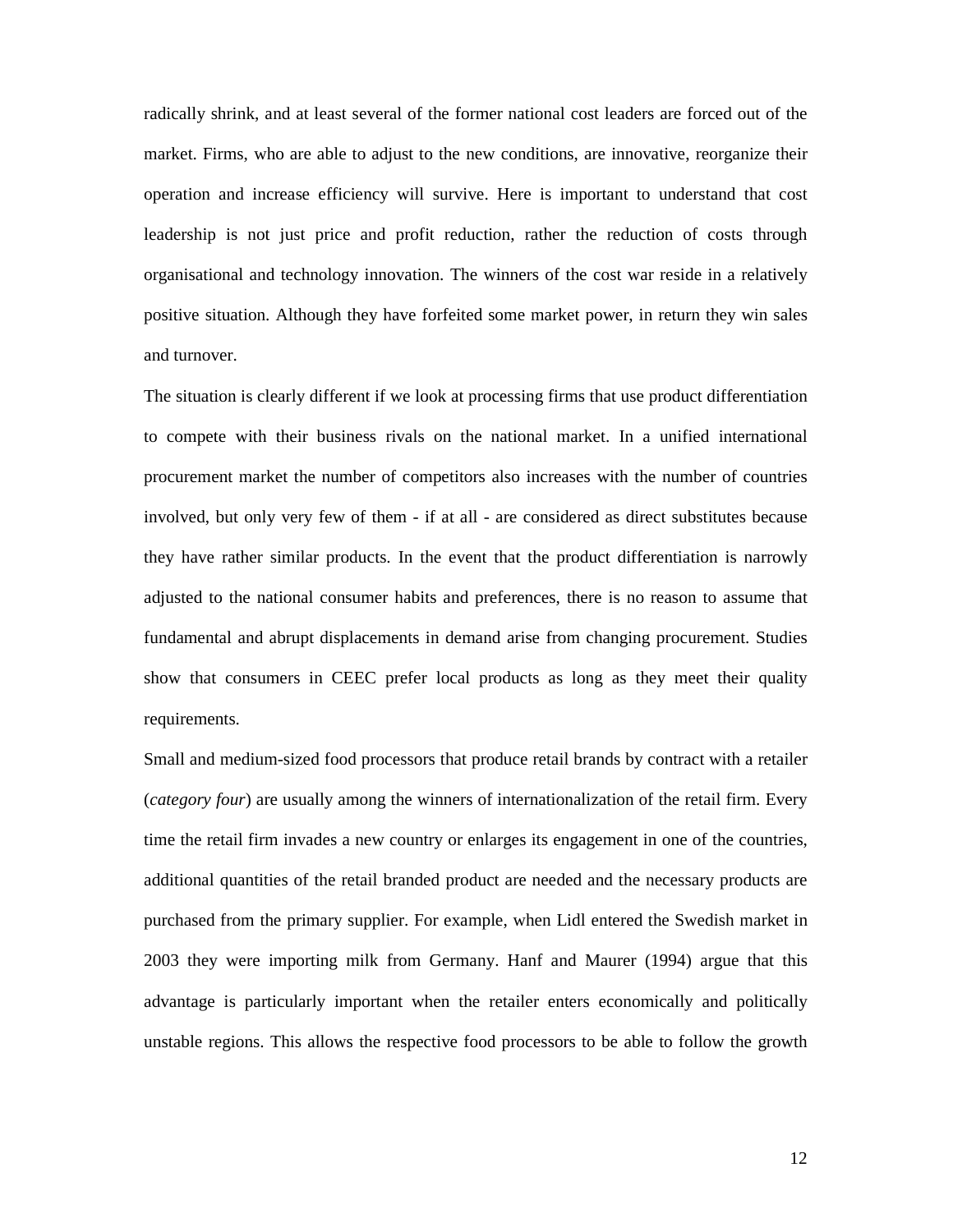path of the retailer without making investments in market development. However due to their small structure they face the risk of losing control over their firm's growth.<sup>1</sup>

Finally, the small firms that are subsumed in *category five* really will not be concerned by the mode of procurement. Regardless of whether the retail procurement is internationally bundled or predominately organized nationally, a certain share of retail supply has to be of local origin and therefore locally purchased. The same is true for regional and national niche products. However, in some cases, a niche may become larger by the internationalization of retail, and the small processor may use this larger niche in a piggyback process with the retail firm. For example, Real (the hypermarket subsidiary of Metro Group) carries a "Russian category" in Germany. It consists mainly of major Russian brands, and still provides some shelf space for niche products and Russian specialties. In other cases a foreign competitor is introduced into a niche by the same piggyback process.

As Dries et al (2004) have shown, another major consequence of retail internationalization is the forced introduction of *supply management tools*. This development trend absolutely favors large, globalized firms that are ordered in our first and second categories. The installation of the necessary coordination instruments are expensive and require high organizational expenditure. Food processors of category 3 cannot afford the additional financial obligations, and they do not provide a large enough labour force that is sufficiently trained. Food processors that produce retail brands under contract (category 4) are more or less obliged to introduce such a supply management system if it is required by the retailer. The investment costs thereby incurred are relatively small because most of these firms exclusively produce a very limited range of products for one single retailer. However, many of the smaller contracting producers of retail brands will have considerable difficulties fulfilling the increasing logistic demands that result from the implementation of the supply management system and the regional enlargement of the delivery duties in several countries. Small und medium-sized firms (category 5) are usually not willing and perhaps also not able to raise the necessary money (Hanf and

-

<sup>&</sup>lt;sup>1</sup> In Germany the bottled water supplier of a well known south German discounter grew enormously due to the vast German and global expansion of the discounter. However, because of the high investments, the supplier eventually ran out of equity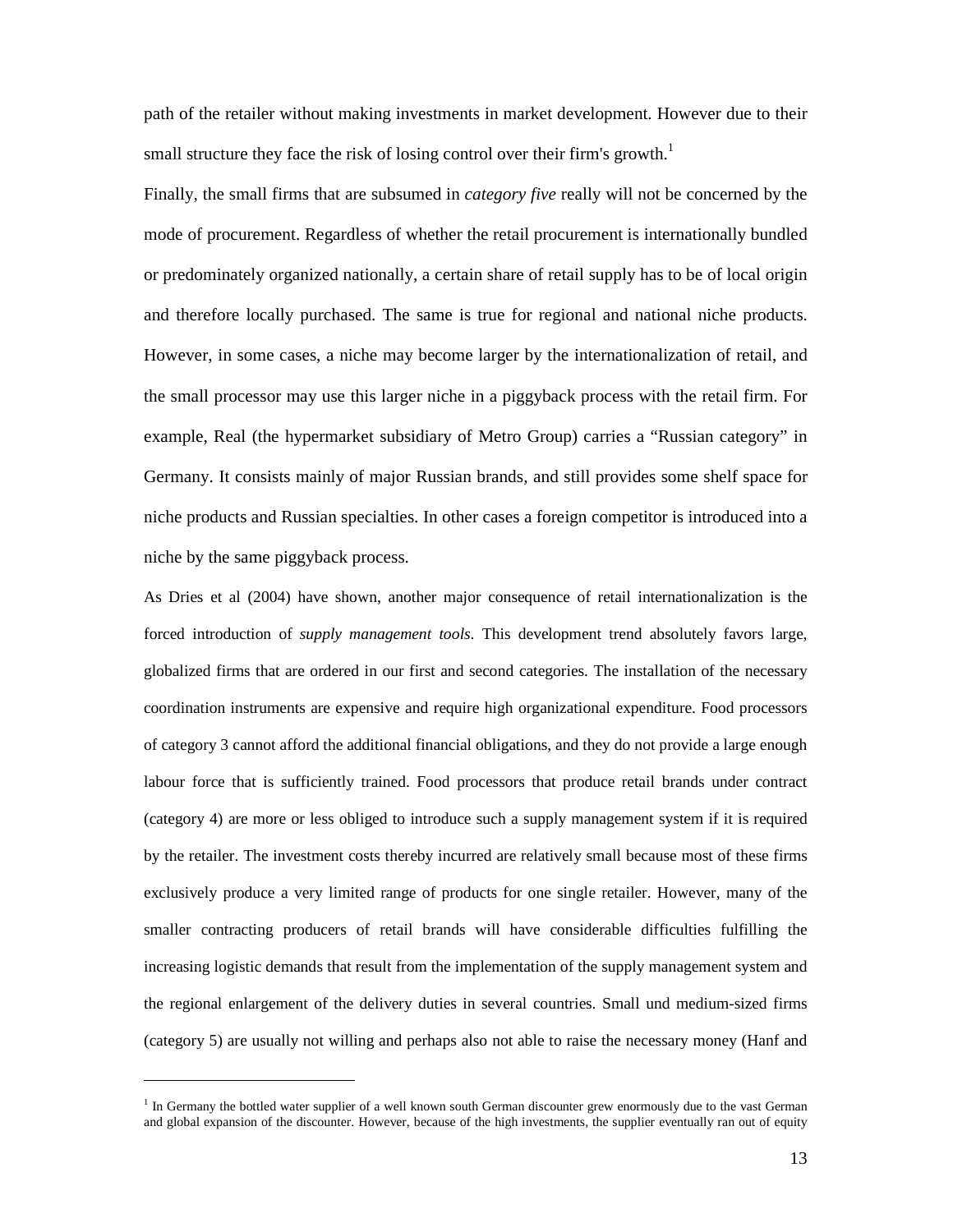Kuehl, 2002), especially because most of the arising costs are fixed and the investment in human capital is indivisible and has sunk cost character.

Retailers have often taken their suppliers into new markets, however when local supplier can meet the same quality, quantity and delivery requirements they compete. For example, when Metro entered Russia, Hochland AG followed and has built a dairy planet near Moscow. In the first years they were protected; however, over time local producers have reached quality and process management standards that are equal to those of Hochland AG, so they now compete with the company. Thus, every supplier has to meet the same process and product standards. German suppliers are changed for foreign ones, and visa versa. However, in the medium term we expect that processors from "second" and "third wave" countries will begin to compete with processors in "first wave" countries because production costs will increase in these countries, while the quality standards will remain a bit lower than in western European countries. Nevertheless, in the long term, the quest for global cost leadership is on its way.

The agricultural sector in CEEC is still a mixture of small-scale – even household – production and large-scale farming. Retailers and processors favour large scale production to lower the complexity of their supply chains. However, the findings of Dries and Swinnen (2004) show that small-scale farmer can find their place in vertically coordinated chains. Nevertheless, we have been told by some international retailers that they require small-scale farmers to build horizontal cooperation to provide products that meet the qualitative and quantitative demands of the retailers. If these demands are not met, the farmers are excluded from the procurement systems.

and cash so that the discounter had to overtake the supplier to secure its supply.

-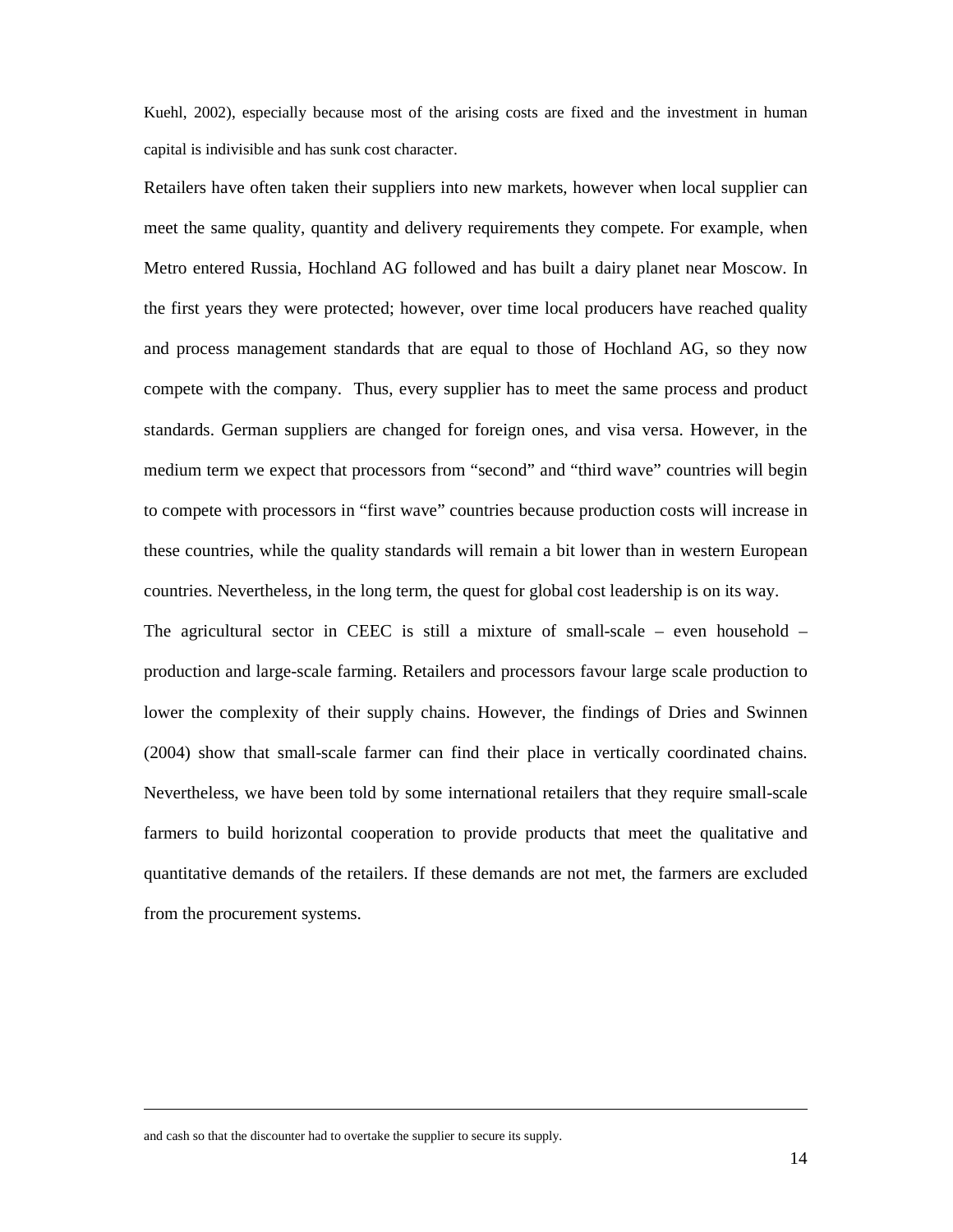### **Conclusions**

Implications for science concern the process of retail internationalisation and its impact on the agri food business. Our aim was to prove that retail internationalisation is a promising topic of future research. It was shown that the same process is happening across Europe, and Central and Eastern European countries are expected to have similar retail system and management in the future as in Western Europe. To understand this process an in depth research of retail internationalisation and sourcing strategies is needed. International retailer will dominate the markets. Therefore they have a substantial impact on the agri food business. Regarding the impacts on the agri food business we used a theoretical classification. We are aware that we don't have strong empirical evidence. In the future more empirical research on the consequences of retail internationalisation is needed. We have shown that retail internationalisation poses new requirements for the agri food business, and firms who can meet these will have the opportunity to go in foreign markets.

The implications for managers are related to the consequences of retail internationalisation on the suppliers and their strategies to respond to the challenges. In order to increase competitiveness and to be able to profit from the future changes managers should have a proactive strategy. Managers should realise that the business environment is changing, the multinational retailers have increasing influence on the market. Thus food producers should learn how to make business with these giants, how to meet their requirements. They should have a clear strategy orientation and develop the competitive advantages. Cost leaders should develop efficiency with management and technological innovations, processors who compete with product differentiation should innovate and strengthen the unique features of the products. Companies should comply with the business model of international retailer, which is based on supply chain management. These requires the investment in modern IT and the knowledge of the management concept of retailers. Processors who produce retail branded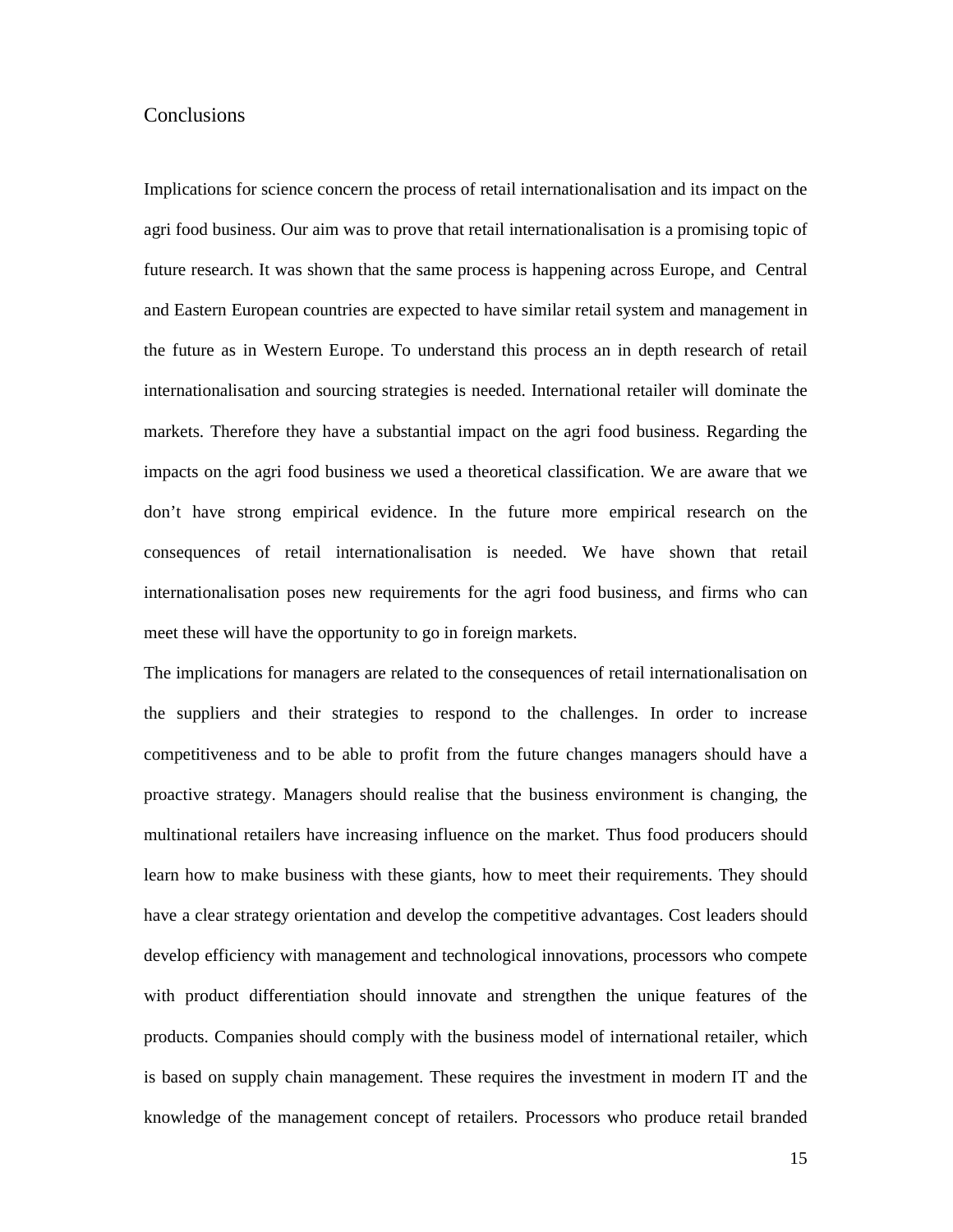products should consider the growth opportunities. They have to be able to follow the growth of the retailer. Farmers can meet the requirements only cooperating with each other. Without forming horizontal cooperation they will be excluded from the procurement.

After providing the implications we would like to give a summary of our findings. The retail industry has been undergoing an immense structural change for about two decades. The former nationally orientated players have suddenly become global players. There are remarkable differences in Central and Eastern European Countries in the market share of modern retail formats. In Hungary, most of the general implications can be found; however, in the other two Bulgaria and Russia, modern retail has not yet made such inroads, particularly in rural areas.

This process will have important impact on the agri food business of CEEC. The major consequences are the increased quality requirements, vertical integration and growing international competition. But this process offers outstanding opportunities for firms to supply globally. These changes will have different effects on food processing firms. The large international companies and worldwide premium food processors will be just marginally touched. The national cost leaders will face a serious competition as they will compete on an international level. However this offers the opportunity of an increased market share. Firms who are able increase their efficiency, through organisational and technological innovation will survive. Medium sized firms, who produce retail brand in contract with retailers, can be the winners of retail globalisation. Finally, small producers that deliver to local or niche markets are not directly affected by the internationalization of retail. There is a given demand for local and niche products that have to be offered regardless of whether retail is nationally or internationally positioned.

We want to highlight two particular findings: First, we particularly think that national cost leaders will face much stronger (global competition) due to the retail internationalization.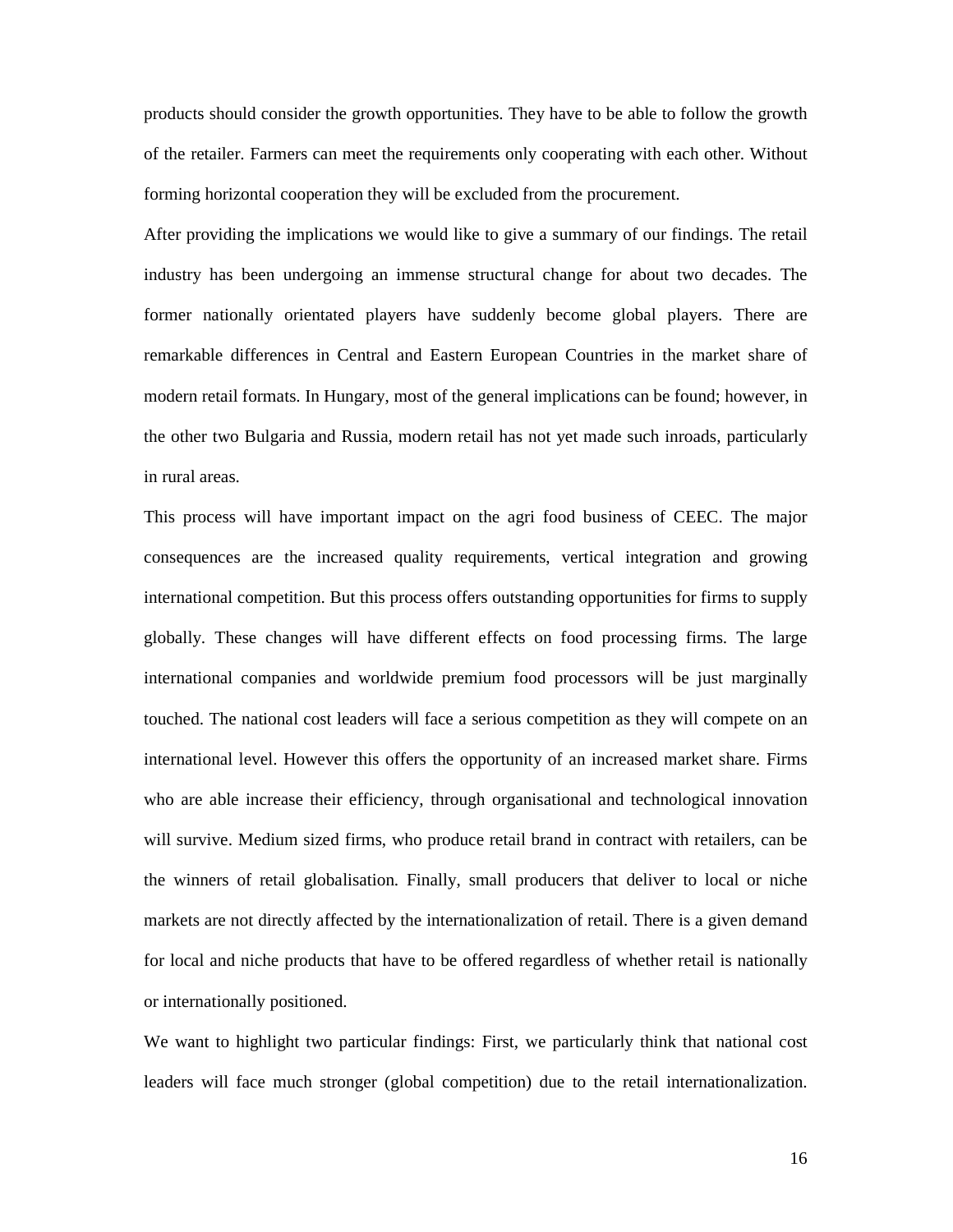Second, farmers all over the world have to form horizontal collaborations to satisfy the qualitative and quantitative demands of the international retailers.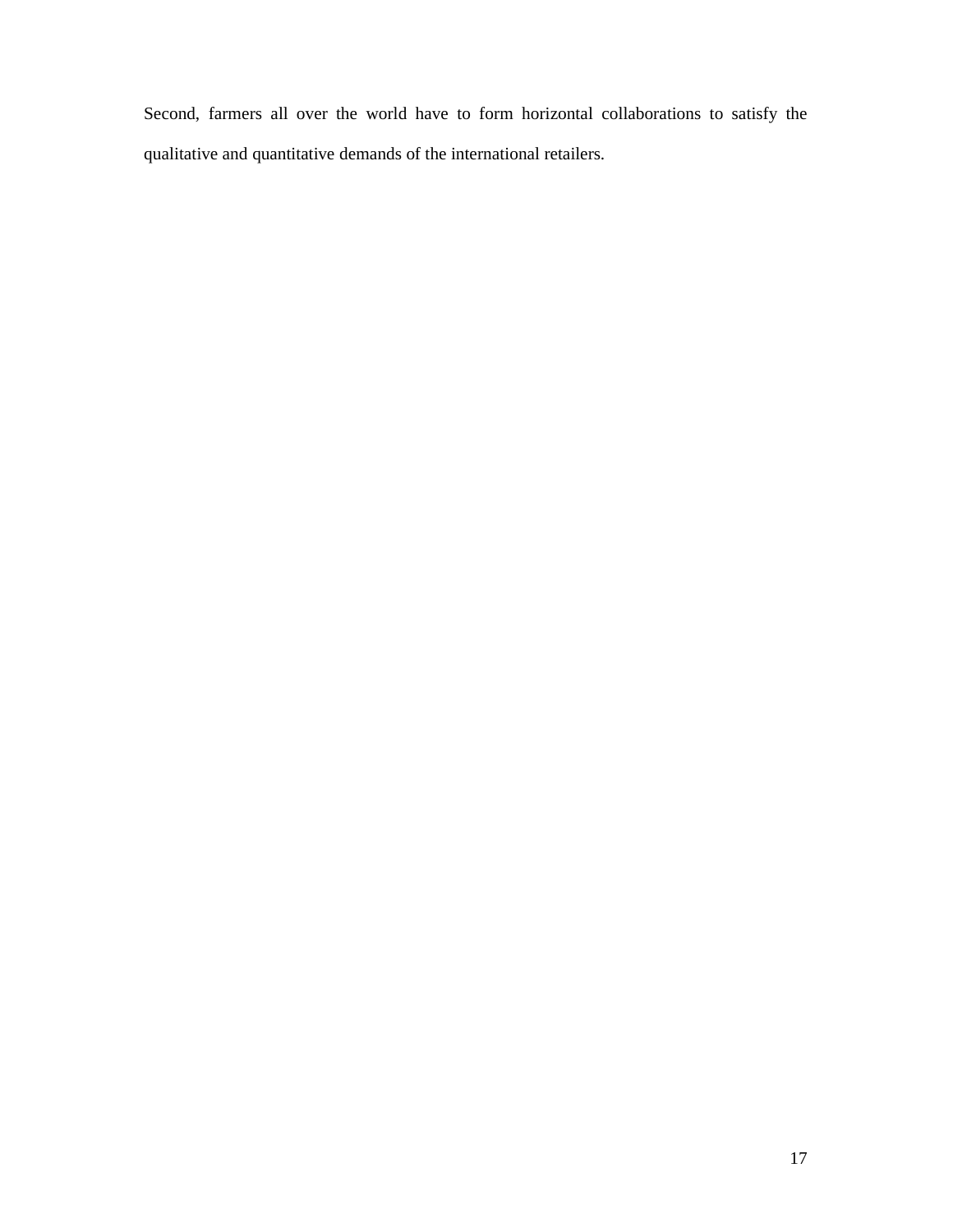## References

- AT Kearney (2006), Emerging Market Priorities for Global Retailers Global Retail Development Index, Published Consulting Study.
- AT Kearney (2005), Emerging Market Priorities for Global Retailers Global Retail Development Index, Published Consulting Study.
- BBE (2006), Retail-Expansion Osteuropa Published Consulting Study.
- Burt, S.L., (1993), Temporal trends in the internationalization of British retailing, International Review of Retail, Distribution and Consumer Research, 3:4, 391-410.
- Clarkson, R. M., Clarke-Hill C. M., Robinson T. (1996): UK supermarket location assessment, International Journal of Retail & Distribution Management, 24:6, 22-33
- Corstjens, J., Corstjens, M. (1995), Store Wars: The Battle for Mindspace and Shelfspace, Wiley, Chichester.
- Davies, R. and Finney, M. (1998), The future of retailing, in Fernie (Ed.) Financial Times (Chapter 7), Retail and Consumer, London, UK.
- Deloitte. (2004), 2004 Global Powers of Retailing, [website], <http://www.deloitte.com> last access: 10.09.2007.
- Deloitte, (2006), 2006 Global Powers of Retailing, [website], <http://www.deloitte.com> last access: 10.09.2007.
- Dries, L., Swinnen J.F.M. (2004), Foreign Direct Investment, Vertical Integration, and Local Suppliers: Evidence from the Polish Dairy Sector. World Development, Vol. 32:9, 1525-1544.
- Dries, L., Reardon, T., Swinnen J.F.M. (2004), The Rapid Rise of Supermarkets in Central and Eastern Europe: Implications for the Agrifood Sector and Rural Development. Development Policy Review, Vol. 22:5, 525-556.
- Dries L., Swinnen J.F.M. (2005), Globalisation, Quality Management and Vertical Coordination in Food Chains of Transition Countries, Paper prepared for the 92<sup>nd</sup> EAAE seminar on Quality Management and Quality Assurance in Food Chains, March 2-4, 2005, Göttingen.
- Fernie, J., Hahn, B., Gerhard, U., Pioch, E., Arnold, S.J. (2006), The Impact of Wal-Mart's Entry into the German and UK Grocery Markets, Agribusiness: An International Journal, 22:2, 247-266.
- Fieten, R., Friedrich, W., Lagemann, B., (1997), Globalisierung der Märkte. Schriften zur Mittelstandsforschung Nr. 73 NF, Stuttgart, Schäffer-Poeschel.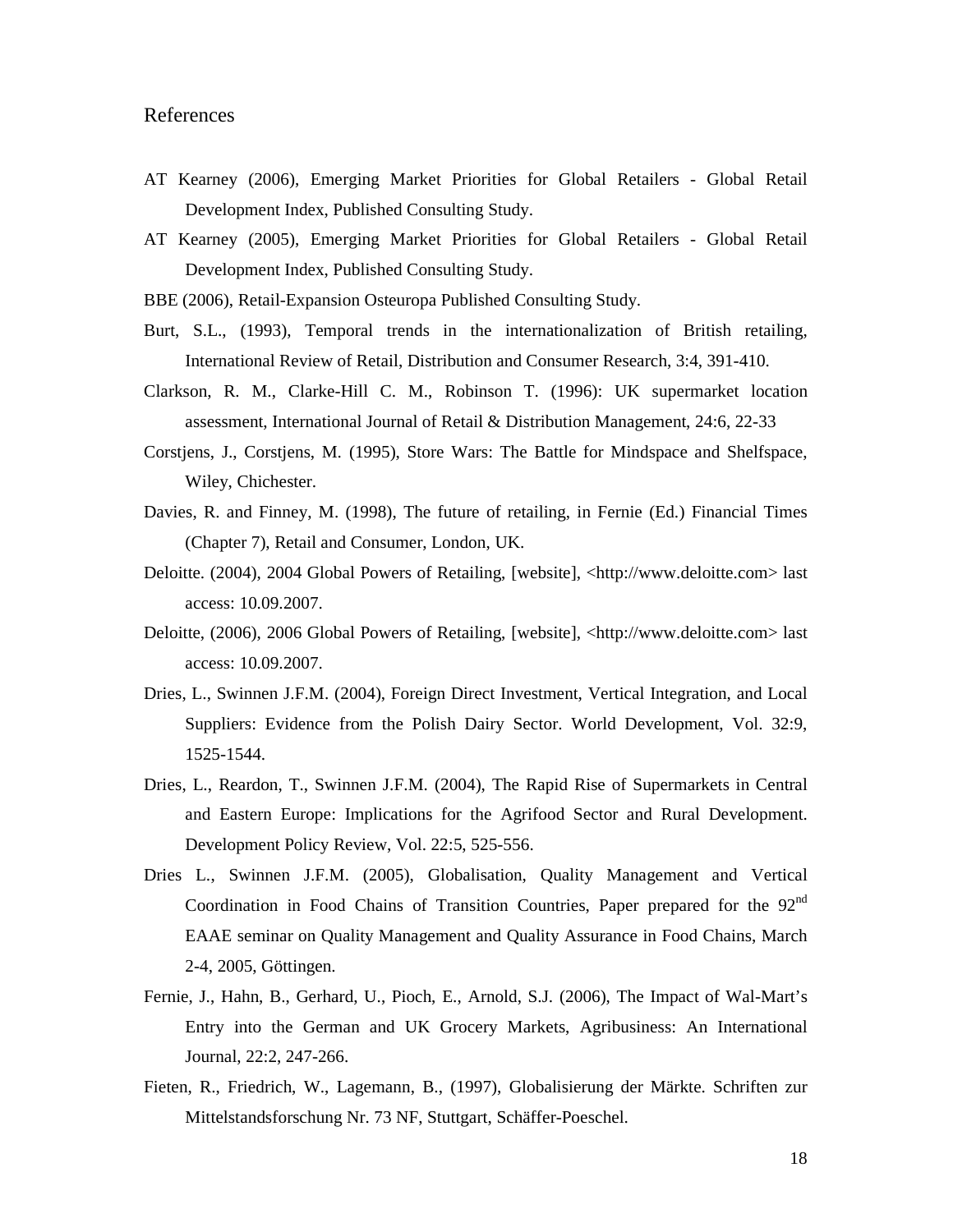- George, G. and Diller, H. (1993), Internationalisierung als Wachstumsstrategie des Einzelhandels. In: Trommsdorff, V. (Ed.), Handelsforschung 1992/93, Wiesbaden, Gabler.
- George, G. (1997), Internationalisierung im Einzelhandel: strategische Optionen und Erzielung von Wettbewerbsvorteilen. Berlin, Duncker und Humblot.
- Gorton, M., Dumitrashko, M., and White, J. (2006). Overcoming supply chain failure in the agri-food sector: A case study from Moldova. Food Policy 31:90–103.
- Hanf, C.-H. and Maurer, O., (1994): Performance of the Domestic Food Sector and Internationalization. In: Agricultural University in Prague, Economic Faculty (Ed.), Agrarian Prospects III, 57-69.
- Hanf, C.-H. and Hanf, J.H. (2004), Internationalization of food retail firms and its impact on food suppliers, Paper presented at the 88<sup>th</sup> EAAE Seminar, Paris, France.
- Hanf, J.H. and Kühl, R. (2002), Consumer values vs. economic efficiency in food chains and networks, in J.H Triekens and S.W.F. Omta (Eds.): Paradoxes in the Food Chain and Networks, 35-43, Wagening Academic Publishers.
- Hurt, J. (2003), Von der Notwendigkeit des Scheiterns Wal-Mart Germany, Wirtschaftswissenschaftliches Studium, 11, 688-692.
- KPMG (2001), Verticalization in the Trade, Published Consulting Study.
- KPMG (2004), Internationalisierung im Lebensmitteleinzelhandel, Published Consulting Study.
- Krasny, T. (1992): Retailing in Czechoslovakia, International Journal of Retail & Distribution Management, 20:6
- LZ-online (2006), Rankings Handel, [website], <http://www.lz-net.de> accessed: 12 January 2007.
- Lingenfelder, M. (1996), Die Internationalisierung im europäischen Einzelhandel: Ursachen, Formen und Wirkungen im Lichte einer theoretischen Analyse und empirischen Bestandsaufnahme. (Schriften zum Marketing, 42). Berlin, Duncker und Humblot.
- Malkov S. (2005), Logistics and Supply Chain Management in Retail Trading Nets. Dissertation, Sankt Petersburg, Russia.
- McGoldrick P. J.; Holden N. J. (1993): Developments by Western Retailers in Eastern European Markets, Journal of Marketing Channels 2:3, 61-63
- Moore, C.M., Fernie, J., Burt, S.L. (2000), Brands without boundaries: The internationalization of the design retailer's brand. European Journal of Marketing, 34:8, 919-937.